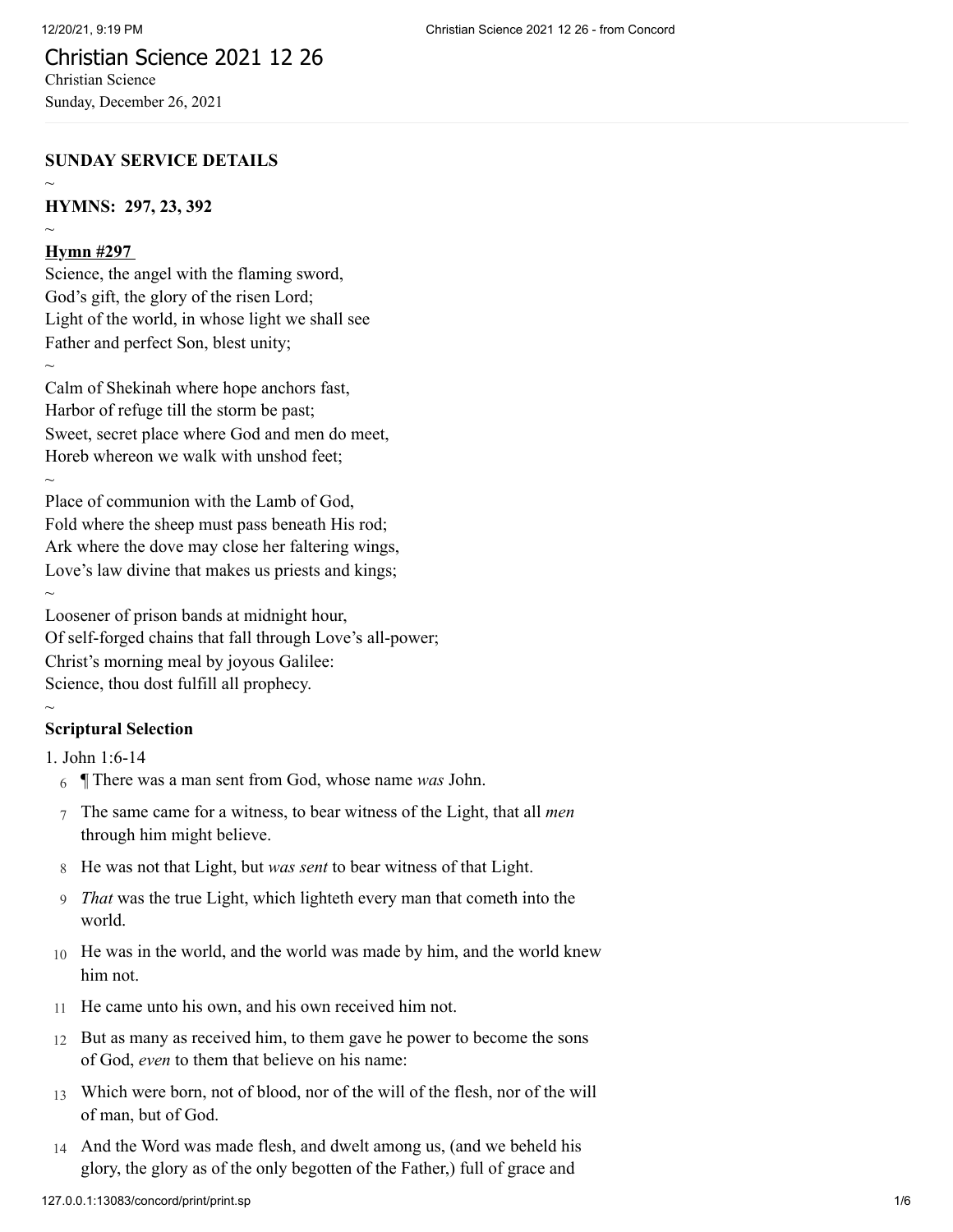truth.

#### 2. [John 8:12](http://www.concordworks.com/citation/John%208:12)

12 ¶ Then spake Jesus again unto them, saying, I am the light of the world: he that followeth me shall not walk in darkness, but shall have the light of life.

## 3. [John 9:5](http://www.concordworks.com/citation/John%209:5)

5 As long as I am in the world, I am the light of the world.

## 4. [II Cor. 4:1, 3-5 if](http://www.concordworks.com/citation/II%20Cor.%204:1,%203-5%20if)

- 1 THEREFORE seeing we have this ministry, as we have received mercy, we faint not;
- 3 if our gospel be hid, it is hid to them that are lost:
- 4 In whom the god of this world hath blinded the minds of them which believe not, lest the light of the glorious gospel of Christ, who is the image of God, should shine unto them.
- 5 For we preach not ourselves, but Christ Jesus the Lord; and ourselves your servants for Jesus' sake.

### 5. [I John 1:4-7 these](http://www.concordworks.com/citation/I%20John%201:4-7%20these)

- 4 these things write we unto you, that your joy may be full.
- 5 This then is the message which we have heard of him, and declare unto you, that God is light, and in him is no darkness at all.
- 6 If we say that we have fellowship with him, and walk in darkness, we lie, and do not the truth:
- 7 But if we walk in the light, as he is in the light, we have fellowship one with another, and the blood of Jesus Christ his Son cleanseth us from all sin.

#### 6. [I John 2:8-10 a](http://www.concordworks.com/citation/I%20John%202:8-10%20a)

- 8 a new commandment I write unto you, which thing is true in him and in you: because the darkness is past, and the true light now shineth.
- 9 He that saith he is in the light, and hateth his brother, is in darkness even until now.
- 10 He that loveth his brother abideth in the light, and there is none occasion of stumbling in him.

#### 7. [II Pet. 1:19](http://www.concordworks.com/citation/II%20Pet.%201:19)

19 We have also a more sure word of prophecy; whereunto ye do well that ye take heed, as unto a light that shineth in a dark place, until the day dawn, and the day star arise in your hearts: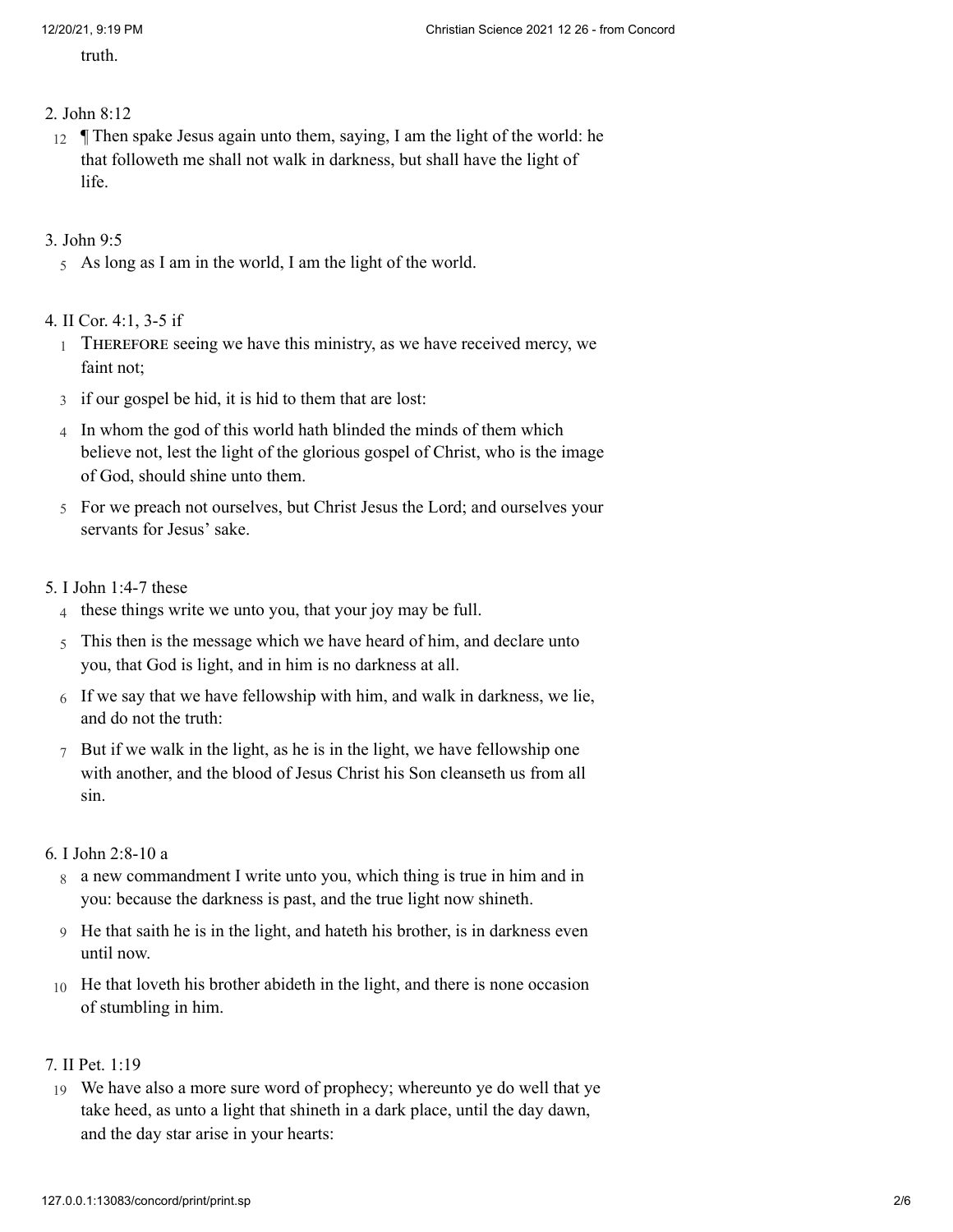#### **Prayer**

Silent prayer, followed by the audible repetition of the Lord's Prayer with its spiritual interpretation by Mary Baker Eddy  $\sim$ 

**Our Father which art in heaven,** *Our Father-Mother God, all-harmonious,* **Hallowed be Thy name.** *Adorable One.* **Thy kingdom come.** *Thy kingdom is come; Thou art ever-present.* **Thy will be done in earth, as it is in heaven.** *Enable us to know, — as in heaven, so on earth, — God is omnipotent, supreme.* **Give us this day our daily bread;** *Give us grace for to-day; feed the famished affections;* **And forgive us our debts, as we forgive our debtors.** *And Love is reflected in love;* **And lead us not into temptation, but deliver us from evil;** *And God leadeth us not into temptation, but delivereth us from sin, disease, and death.* **For Thine is the kingdom, and the power, and the glory, forever.** *For God is infinite, all-power, all Life, Truth, Love, over all, and All. ~* **Hymn #23 Lyrics by Mary Baker Eddy**  $\sim$ Blest Christmas morn, though murky clouds Pursue thy way, Thy light was born where storm enshrouds Nor dawn nor day!  $\sim$ Dear Christ, forever here and near, No cradle song, No natal hour and mother's tear, To thee belong.  $\sim$ Thou God-idea, Life-encrowned, The Bethlehem babe— Beloved, replete, by flesh embound— Was but thy shade!  $\sim$ Thou gentle beam of living Love, And deathless Life! Truth infinite,—so far above All mortal strife,  $\sim$ Or cruel creed, or earth-born taint: Fill us today With all thou art—be thou our saint, Our stay, alway.  $\sim$ **Notices**  $\sim$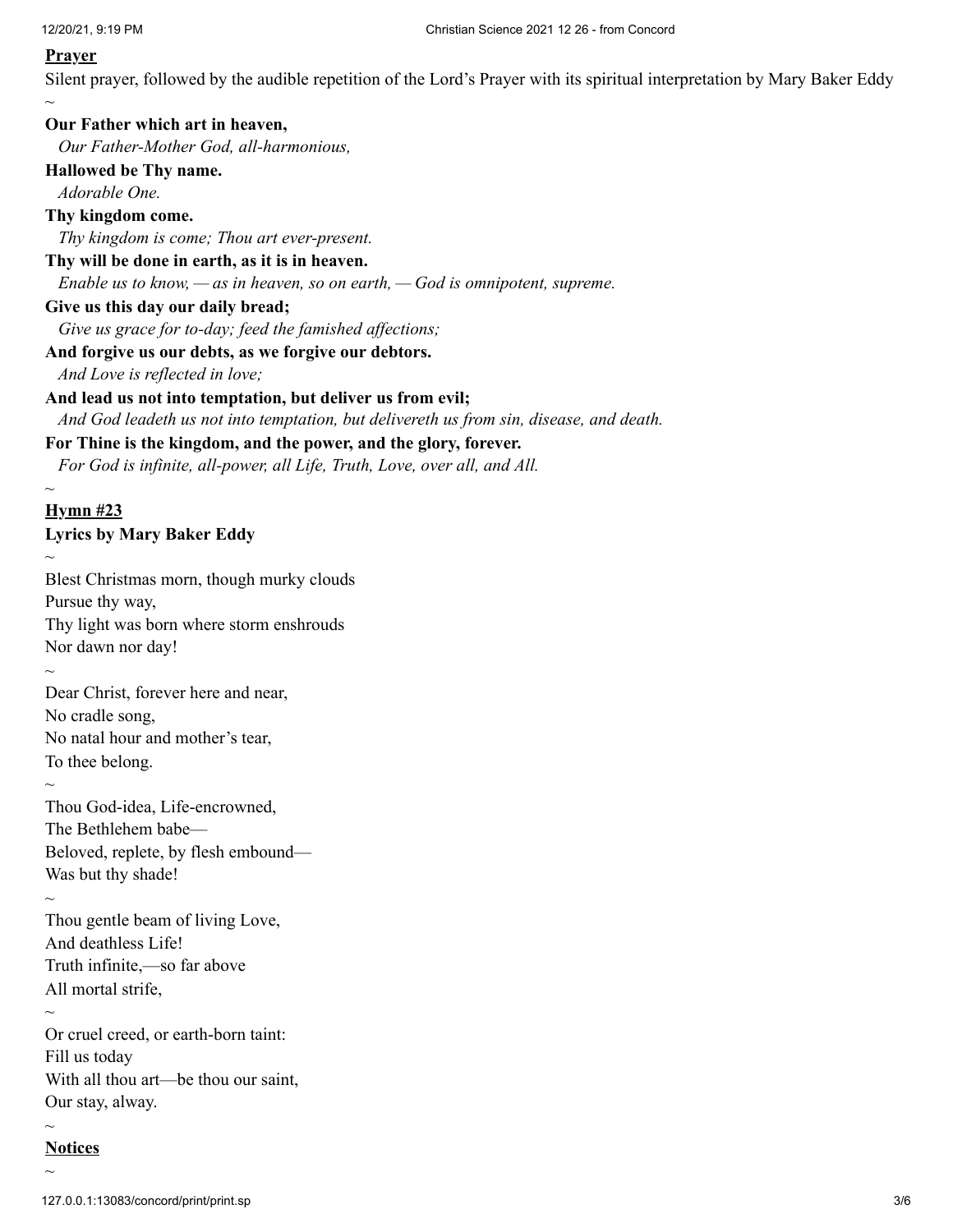#### **Solo**

*The Work of Christmas* Gwen Eagleton

## **Explanatory Note**

 $\sim$ 

 $\sim$ 

## **GOLDEN TEXT:** Isaiah

Arise, shine; for thy light is come, and the glory of the Lord is risen upon thee.  $\sim$ 

## **RESPONSIVE READING: Isaiah**

I the Lord have called thee in right‐ eousness, and will hold thine hand, and will keep thee, and give thee for a covenant of the people, for a light of the Gentiles;

## **To open the blind eyes, to bring out the prisoners from the prison, and them that sit in darkness out of the prison house.**

And I will bring the blind by a way that they knew not; I will lead them in paths that they have not known: I will make darkness light before them, and crooked things straight. These things will I do unto them, and not forsake them. **And there shall come forth a rod out**

# **of the stem of Jesse, and a Branch shall grow out of his roots:**

And the spirit of the Lord shall rest upon him, the spirit of wisdom and under‐ standing, the spirit of counsel and might, the spirit of knowledge and of the fear of the Lord;

## **And shall make him of quick under‐ standing in the fear of the Lord: and he shall not judge after the sight of his eyes, neither reprove after the hearing of his ears:**

But with righteousness shall he judge the poor, and reprove with equity for the meek of the earth:

**The wolf also shall dwell with the lamb, and the leopard shall lie down with the kid; and the calf and the young lion and the fatling together; and a little child shall lead them**

**Bible Lesson-sermon** From the Christian Science Quarterly

 $\sim$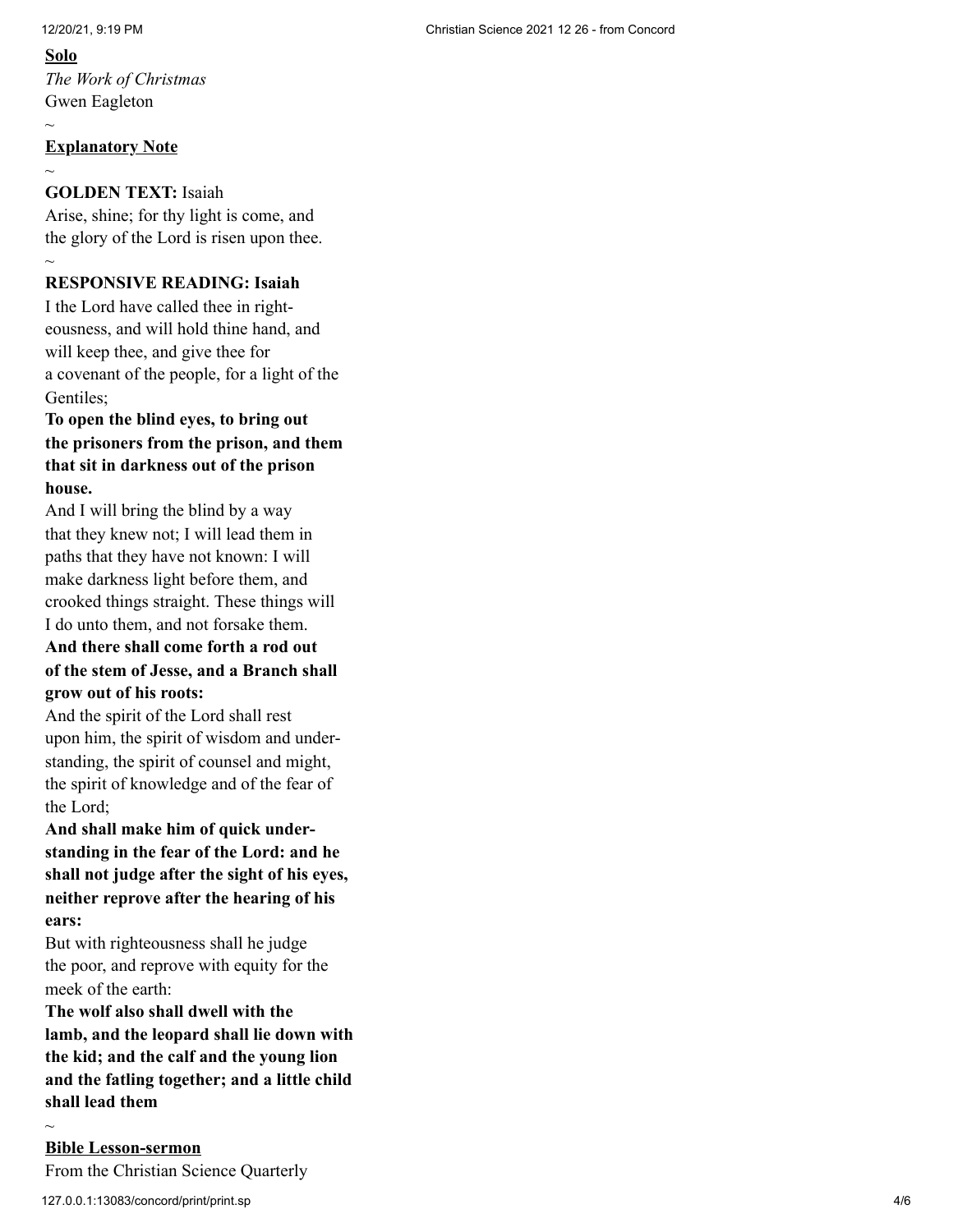$\sim$ 

 $\sim$ 

 $\sim$ 

 $\sim$ 

#### **Offertory/Collection**

During the offertory you're invited to participate in the collection using the "Donate" button on our website, www.christiansciencemorristown.org using a PayPal account or a credit card.

### **Hymn #392**

With love and peace and joy supreme We hail the new appearing; From out the darkness and the dream, The haven of rest is nearing.  $\sim$ 

With gifts of healing in his wings To light the Christ now guides us, The heart that knows him burns and sings, For endless joy betides us.

 $\sim$ His touch the door of Life unseals And bids us freely enter, His word the heaven of heavens reveals With Love its bound and center.

For God is all, and Christ the way; Our meek and bold defender Has cleft the night and lo, the day Bursts forth in mighty splendor.

**Scientific Statement of Being**

[SH 468:9 There](http://www.concordworks.com/citation/SH%20468:9%20There)

- There is no life, truth, intelligence, nor substance in matter. All is infinite Mind and its infinite manifestation, for God is All-in-all. Spirit is immortal 9
- Truth; matter is mortal error. Spirit is the real and eternal; matter is the unreal and temporal. Spirit is God, and man is His image and likeness. Therefore 12
- man is not material; he is spiritual. 15

## **Correlative Scripture**

[I John 3:1-3](http://www.concordworks.com/citation/I%20John%203:1-3)

- 1 BEHOLD, what manner of love the Father hath bestowed upon us, that we should be called the sons of God: therefore the world knoweth us not, because it knew him not.
- 2 Beloved, now are we the sons of God, and it doth not yet appear what we shall be: but we know that, when he shall appear, we shall be like him; for we shall see him as he is.
- 3 And every man that hath this hope in him purifieth himself, even as he is pure.

**Benediction**